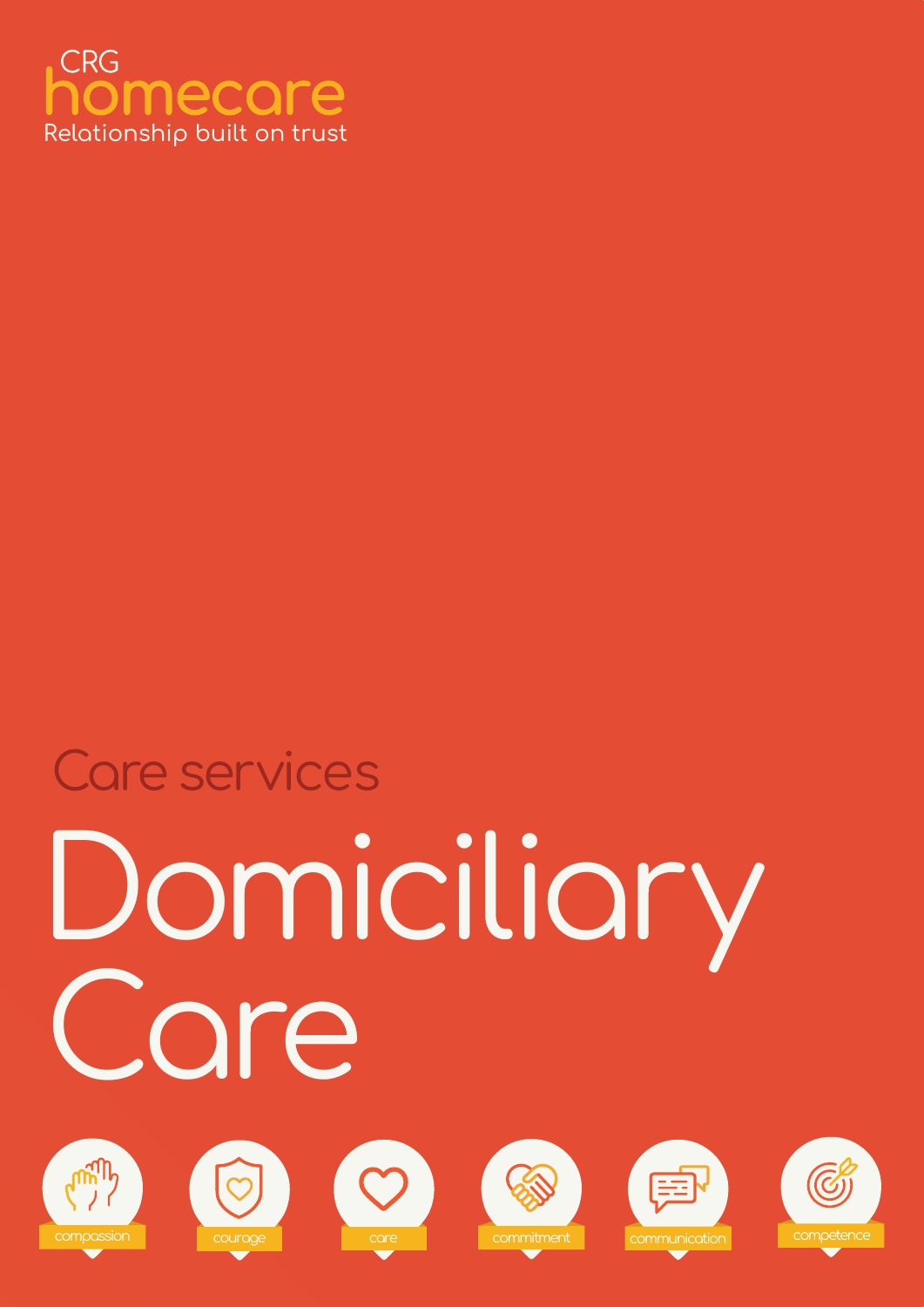## How can CRG Homecare's Care Assistants help me?

### Our purpose Services

Homecare enables people to remain independent by living in their own home. From personal care, household duties and preparing food our care assistants provide a helping hand around your home.

Domiciliary care is aimed at people who can still live in their own home but need extra support with daily tasks to remain independence.

Any individual, at any stage of life, could require domiciliary care including those with physical disabilities, learning disabilities and/or mental health problems.

Our Care Assistants can support you by:



Preparing food



Completing household duties



Personal care such as showering & washing



Accompanying you in the community e.g. shopping



Administering medication

### Len's Story 1

" I have two of the most devoted carers I could ever wish for; they are fantastic. "